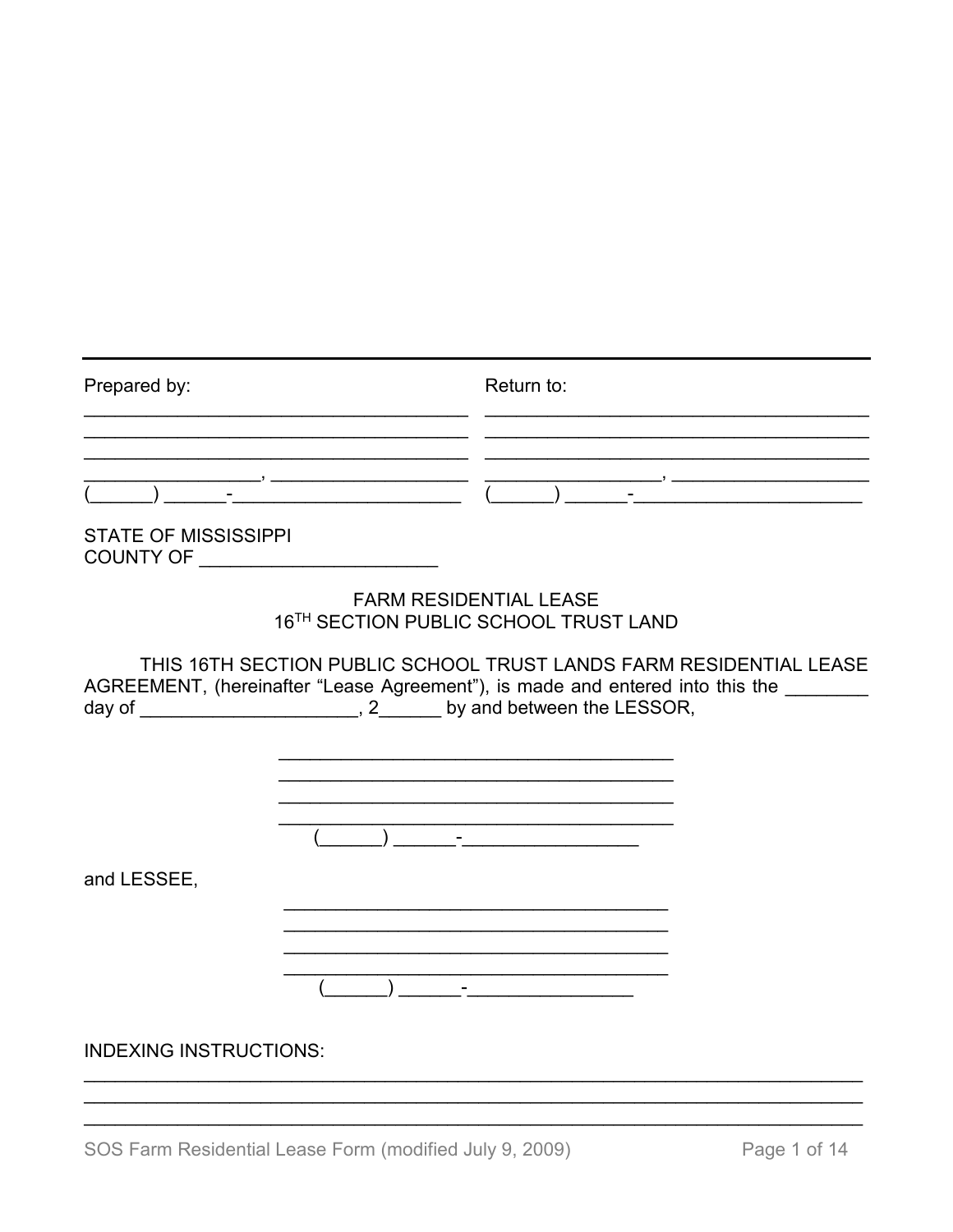## WITNESSETH:

That, for the term and in consideration of the rentals hereinafter set forth, and the covenants, conditions, and obligations to be observed and performed by LESSEE, and by the authority and under the direction of the LESSOR, as recorded in Minute Book Page \_\_\_\_\_\_\_\_\_, LESSOR does hereby lease and rent unto LESSEE the following described land ( hereinafter the "Leased Premises") to-wit:

Section \_\_\_\_\_\_\_\_\_\_\_\_\_ Township \_\_\_\_\_\_\_\_\_\_\_ Range \_\_\_\_\_\_\_\_\_\_\_

MORE PARTICULARLY DESCRIBED IN EXHIBIT "A" ATTACHED HERETO ANDINCORPORATED BY REFERENCE AS IF COPIED FULLY HEREIN.

**1. Term.** Subject to the other provisions herein contained, the term of this Lease Agreement shall be for \_\_\_\_\_\_\_\_\_\_\_\_\_\_\_\_\_\_\_\_\_\_(\_\_\_) years, beginning the \_\_\_\_\_\_\_ day of \_<br>2\_\_\_, and ending on the \_\_\_\_\_\_\_\_\_\_\_\_\_\_ day of \_\_\_\_\_\_\_\_\_\_\_, 2\_\_\_ (called the day of  $\overline{\phantom{a}}$ ,  $\overline{\phantom{a}}$  (called the "primary term"). For purposes of this Lease Agreement the Anniversary Date shall be  $\overline{\phantom{a}}$  of each year.

It is expressly agreed and understood by all the parties hereto that part of the consideration given for the execution and delivery of this instrument is the option hereby granted to LESSEE to renew this Lease Agreement for an additional or "secondary term" of twenty-five (25) years from, the same terms, conditions, and stipulations set forth herein, except the annual rental shall be based upon the fair market value of the land, excluding buildings and improvements not then owned by LESSOR, as determined by a qualified appraiser selected by LESSOR hereto who performs his appraisal not more than twelve months and not less than three months prior to the expiration of the primary term. LESSEE shall exercise said option to renew for the secondary term of twenty-five (25) years by notifying LESSOR in writing no less than twelve (12) months in advance of the expiration of the primary term and by tendering the determined annual rental to LESSOR at its above-stated address prior to the expiration of the primary term as may be required by statute. The cost of the new appraisal shall be borne by LESSEE. A new lease shall be executed to effectuate the secondary term.

**2. Annual Rent.** LESSEE covenants and agrees to pay as rent to LESSOR the sum of

SOS Farm Residential Lease Form (modified July 9, 2009) Page 2 of 14 \_\_\_\_\_\_\_\_\_\_\_\_\_\_\_\_\_\_\_\_\_\_\_\_\_\_\_\_\_\_\_\_\_\_\_\_\_\_\_\_\_\_\_\_\_\_\_\_\_\_\_\_\_\_\_\_\_\_\_\_\_\_\_\_\_\_\_\_\_\_\_\_\_\_\_ (\$\_\_\_\_\_\_\_\_\_\_\_\_\_\_\_) for the first year of this lease which shall be due at the time of approval by the Board of Education. Subsequent payment of annual rent shall be due on or before the anniversary date of this Lease Agreement. The obligation of LESSEE to pay rent under this Lease Agreement is unconditional, and the rent shall not be subject to set off for any reason or cause. LESSOR and LESSEE agree that in the event of termination or cancellation, any rental payment made during the term of this Lease Agreement is not refundable, and LESSEE waives any right or claim it may have to refund of rent paid. Rents shall be adjusted annually pursuant to the rent adjustment clause contained in Paragraph 3 of this Lease Agreement. In the event LESSEE is delinquent in the payment of rent, LESSEE shall pay a late charge equal to fifteen percent (15%) of the amount of rent past due for more than 30 days and thereafter shall pay interest on any rent past due at an annual rate (the "Default Rate") equal to the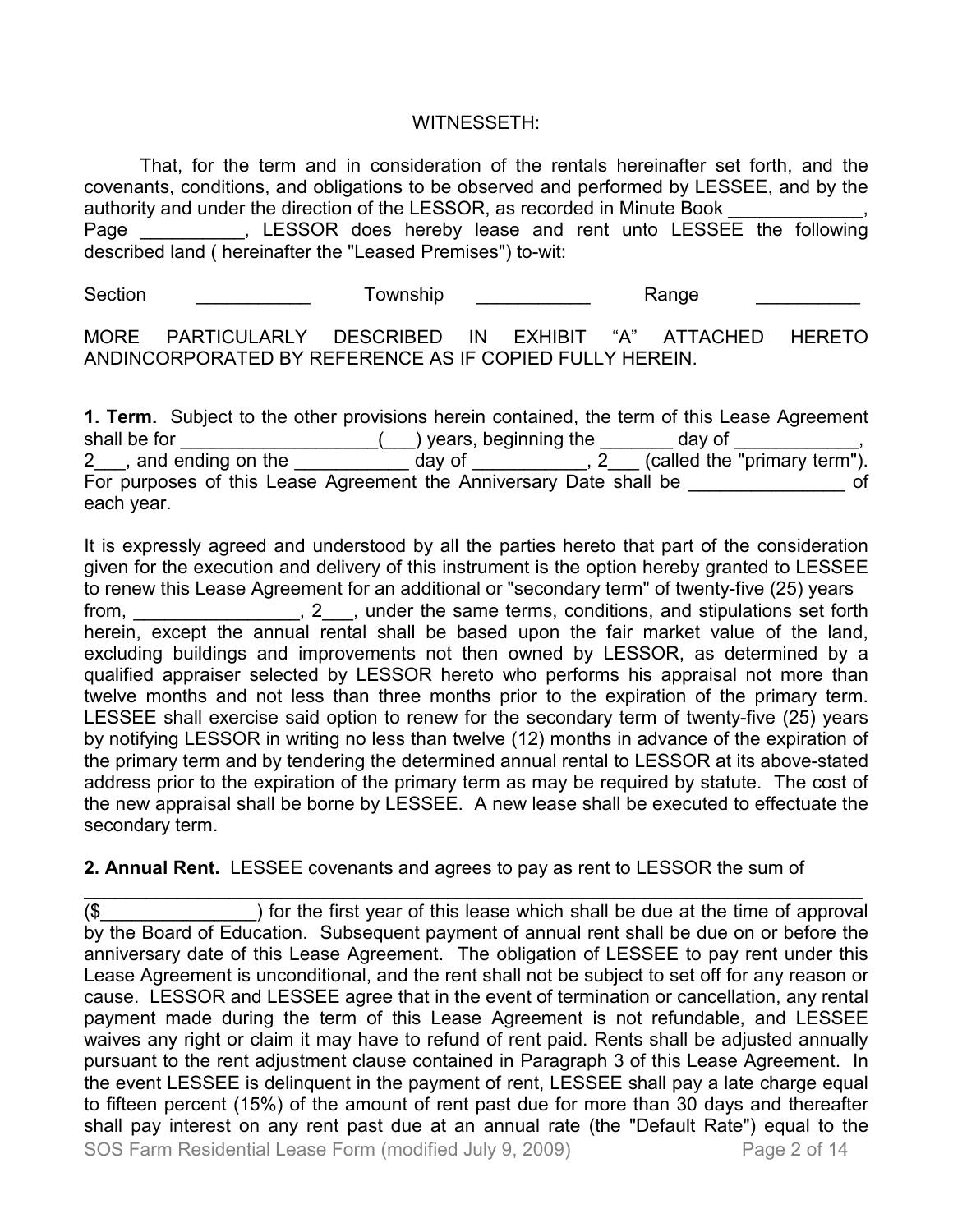maximum rate then allowed by law or, if there is no maximum rate, then a rate equal to five percent per annum above the discount rate, excluding any surcharge thereon, on ninety-day commercial paper in effect at the Federal Reserve Bank in the Federal Reserve district in which LESSOR is located, calculated according to the actuarial method.

**3. Rent Adjustment.** The eighth and every subsequent eight year Anniversary Date of the commencement of this Lease Agreement shall be the effective dates of rental adjustments, and on such dates the amount of annual rental due and payable hereunder shall be adjusted in the manner hereafter described to reflect the current fair market rental value of the Leased Premises.

(a) LESSOR shall use its best efforts to cause the Leased Premises to be reappraised and a redetermination made of the annual fair market rental amount within six months before any adjustment date. In the event LESSOR shall fail to instigate reappraisal within the six months preceding any rent adjustment date, LESSOR shall not be deemed to have waived this provision requiring rent adjustment, and in such event (at any time after a rent adjustment date), LESSOR may proceed to have the Leased Premises reappraised and an adjusted rent determined for any such readjustment period. The adjusted rent shall be effective on the required adjustment date and LESSEE shall pay any deficiency to LESSOR within fifteen (15) days of the determination of the adjusted rent. The reappraisal shall be made pursuant to the Mississippi Code of 1972, § 29-3-69, or pursuant to the statute then in effect governing such leases and procedures for determining fair market rental value. The reappraisal shall establish the fair market value of the property unencumbered by this lease and shall reflect the market rate of return at the time but shall be no less than the minimum acceptable percentage provided by the statute in effect. Unless altered by the procedures described below, the amount of rent so determined as of each rental adjustment date shall be paid until the next rental adjustment date or for the balance of the lease as the case may be. The appraisal process described in this subparagraph (a) may be referred to hereafter as the Statutory Procedure. The cost of the reappraisal shall be borne by LESSEE, using an appraiser selected by LESSOR.

(b) Should the Statutory Procedure result in an increase in rent over the amount previously due, LESSEE, by notice in writing given to LESSOR within 15 days after receiving notice of the increase, shall have the right to elect an alternate method of determining the current fair market rental value of the Leased Premises (the "Alternate Procedure") as follows:

(1) LESSEE may provide an appraisal by a Mississippi licensed appraiser having the qualifications hereafter described giving an opinion of current fair market annual rental value based on the (i) the fair market value of the land unencumbered by this lease and (ii) a reasonable percentage of return on comparable land investments as of the rental adjustment date. The written report of LESSEE'S appraiser shall be delivered to LESSOR within 45 days after the date on which LESSOR gave notice of an increase in rent under the Statutory Procedure. UPON FAILURE TO PROVIDE AN ALTERNATE APPRAISAL WITHIN THE TIME ALLOWED, LESSEE SHALL FORFEIT THE RIGHT TO PURSUE THE ALTERNATE PROCEDURE, AND ANNUAL RENT DETERMINED UNDER THE STATUTORY PROCEDURE SHALL BECOME DUE AND PAYABLE. (2) The two appraisers shall make a good faith effort to reconcile their differences. If they have been unable to do so within 10 days after delivery of the report of LESSEE'S

appraiser, the two appraisers within such 10 day period shall each submit the names of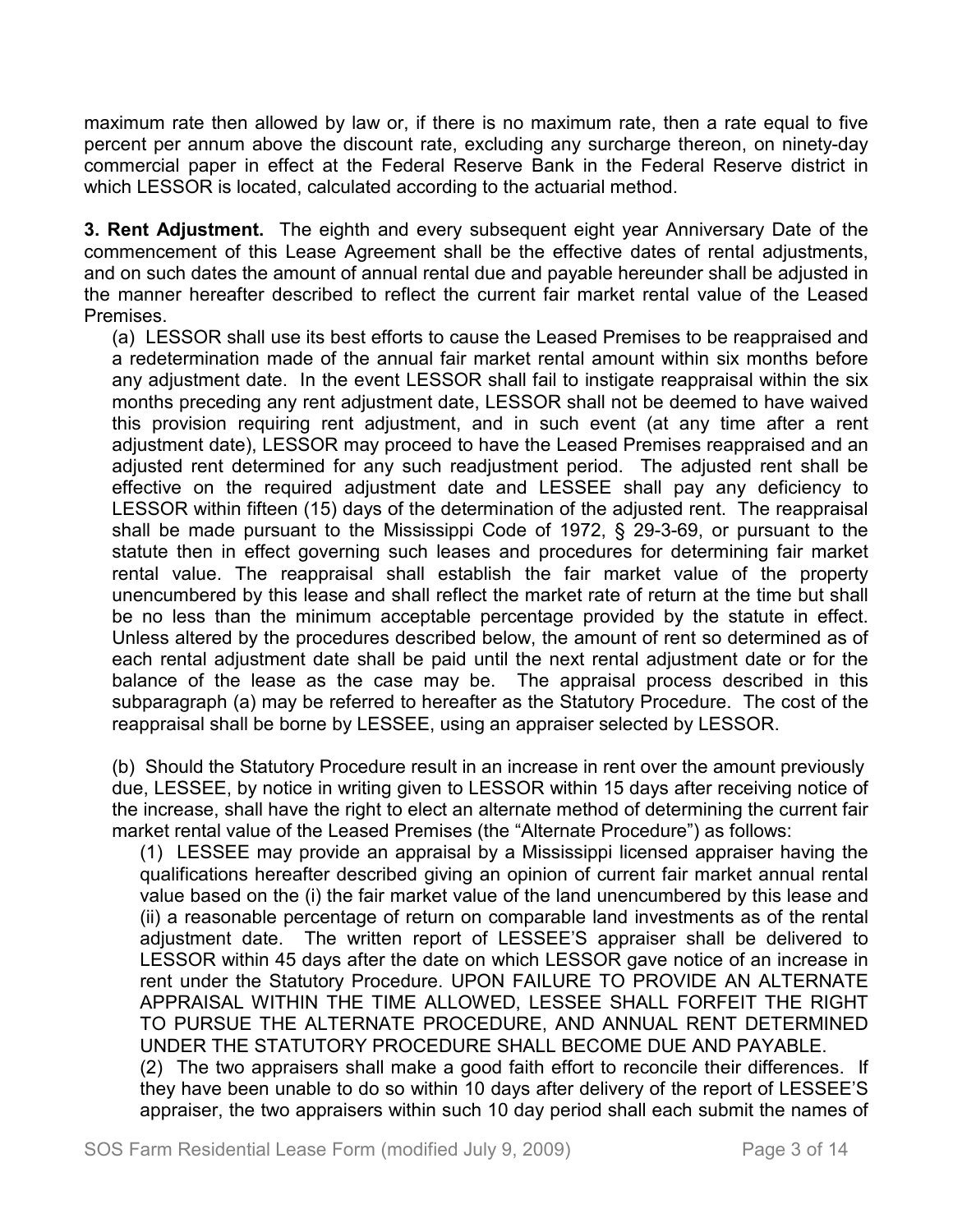three appraisers having the qualifications hereafter described who practice in Mississippi to serve as a review appraiser, and they shall select the review appraiser from names in common on the two lists. If there is no name in common on the two lists, or if the person selected shall decline to serve, then each appraiser shall submit another list of three names of persons meeting the same criteria.

(3) The review appraiser shall review and analyze the two appraisal reports, and if needed, inspect the land, consult with the two appraisers, review their assumptions and source information and request corrections, revisions, and additions to the appraisal reports. The review appraiser may also consider relevant information from his own files, conduct such independent investigation as he deems appropriate and may consider comparable transactions which occurred after the rental adjustment date.

(4) The review appraiser shall report his opinion of annual fair market rent and such amount shall be accepted by LESSOR and LESSEE as the current fair market rental value of the Leased Premises.

(c) If LESSEE requests the Alternate Procedure, LESSEE shall pay all fees and expenses of LESSEE'S appraiser, the review appraiser and any additional charges of LESSOR'S appraiser. The review appraiser, however, shall perform his duties in an independent and impartial manner irrespective of the source of payment of his fees and expenses.

(d) The annual rentals on any adjustment date shall not be reduced below the amount established upon the initial date of this lease except upon determination by the Statutory Procedure.

(e) The amount of rent determined in the above manner shall be remitted on or before the rental adjustment date or, if the rental adjustment procedures are concluded after such date, then promptly upon conclusion of such procedures effective as of the rental adjustment date.

(f) The rent adjustment procedures will not delay the due date of rent at the existing annual rate and will not affect LESSOR'S right to declare a default if such rent is not timely paid.

(g) LESSEE'S appraiser and the review appraiser must be members of the same organization of appraisers as LESSOR'S appraiser, or an organization having higher requirements for admission, and must have the same or higher designation (such as, for example, Member, Appraisal Institute). If LESSOR'S appraiser belongs to more than one organization, the other appraisers must belong to the organization having the highest standards and qualifications for membership. If the organization has multiple designations for appraisers, the review appraiser and LESSEE'S appraiser must hold the same or a higher designation as held by LESSOR'S appraiser.

**4. Taxes.** LESSEE covenants and agrees to pay any and all general and special taxes and assessments, including drainage taxes, if ever any there be, applicable to the subject property and LESSEE'S interest therein; further, LESSEE covenants and agrees to pay any and all survey costs and recording fees in connection with this Lease Agreement or any other fees so determined by law. All payments for general and special taxes and assessments, including drainage taxes, shall be made directly to the governmental authority responsible for collecting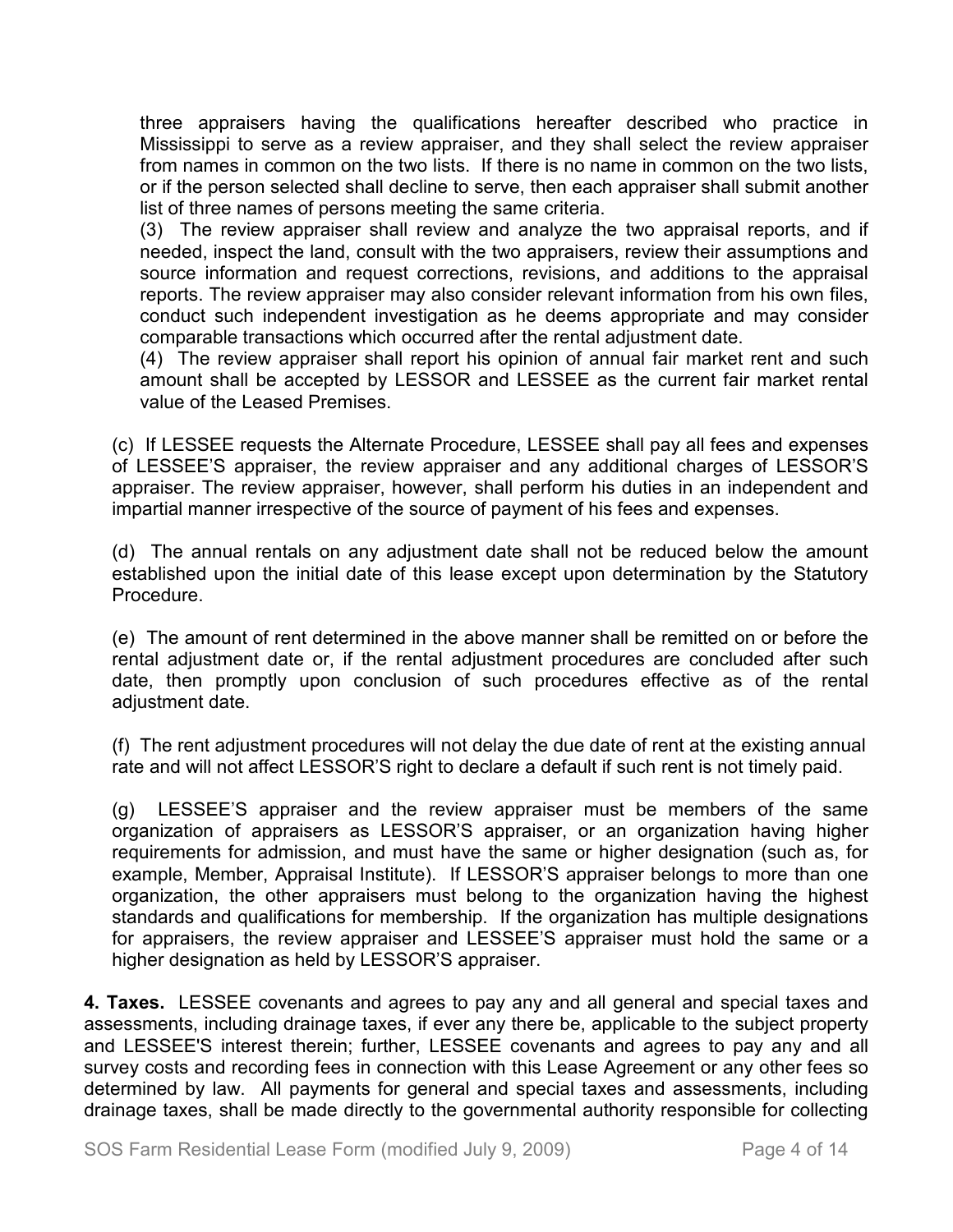such taxes and assessments. During the final year of the lease term, LESSOR or the governmental authority responsible for collecting taxes and assessments may require payment of any such taxes or assessments in advance or require that other security be given to insure that taxes will be paid when due. In the event it becomes necessary for the County Tax Collector or any other authority responsible for collecting general and special taxes or assessments to retain the services of attorneys to collect any taxes or assessments due from LESSEE under this lease, then LESSEE agrees to pay all costs and expenses of such actions or collections, including a reasonable attorneys' fee for the County Tax Collector or such other authority responsible for collecting said taxes or assessments.

**5. Default.** The parties herein expressly agree that if DEFAULT shall be made in the payment of any tax assessment or rent due made pursuant to this lease, then and in any such event of DEFAULT it shall be lawful for LESSOR to enter upon said premises, or any part thereof upon LESSOR'S thirty (30) days written notice to LESSEE, either with or without process of law, to re-enter and repossess the same, and to distrain for any rent or assessment that may be due thereon, at the election of LESSOR, but nothing herein is to be construed to mean that LESSOR is not permitted to hold the said LESSEE liable for any unpaid rent or assessment to that time. As to all other conditions, covenants and obligations imposed on LESSEE herein, enforcement shall be by proceeding at law or in equity against any person violating or attempting to violate said conditions, covenants or obligations to restrain violation and to recover damages, if any, including reasonable expenses of litigation and a reasonable attorney's fee, which LESSEE expressly agrees to pay. Such enforcement by proceedings at law or in equity may be instituted at any time after thirty (30) days written notice.

**6. Remedies.** In the event that any FORFEITURE, DEFAULT OR CANCELLATION of this lease or termination of the term therefore as aforesaid, said LESSEE shall quit, deliver up and surrender possession of the Leased Premises, and all LESSOR-owned structures and improvements thereon to the said LESSOR, and thereupon this lease and all agreements and covenants on LESSOR'S behalf to be performed and kept, shall cease, terminate and be utterly void, the same as if the lease had not been made. In addition thereof, LESSOR shall be entitled to whatever remedies it may have at law, or equity for the collection of any unpaid rental hereunder, or for any other sums, for damages or otherwise, that it may have sustained on account of LESSEE'S non-fulfillment or nonperformance of the terms and conditions of this Lease Agreement.

Immediately upon the termination of this Lease Agreement, whether by DEFAULT, CANCELLATION or FORFEITURE, the LESSOR shall be entitled to take possession of said Leased Premises and all LESSOR-owned improvements thereon absolutely, notwithstanding custom, usage, or law to the contrary. Any removal of property from the Leased Premises shall be accomplished so as to leave said Leased Premises in a condition satisfactory to LESSOR. The LESSEE shall remove all of LESSEE'S property within thirty (30) days of LESSOR'S repossession.

**7. Curing Default.** Notwithstanding any DEFAULT provisions of this Lease Agreement, any present or future holder of a mortgage or deed of trust representing money loaned on these facilities, shall have the right of a thirty (30) day notice of default within which to cure any DEFAULT which may be cured by the payment of money. In addition, for any other DEFAULT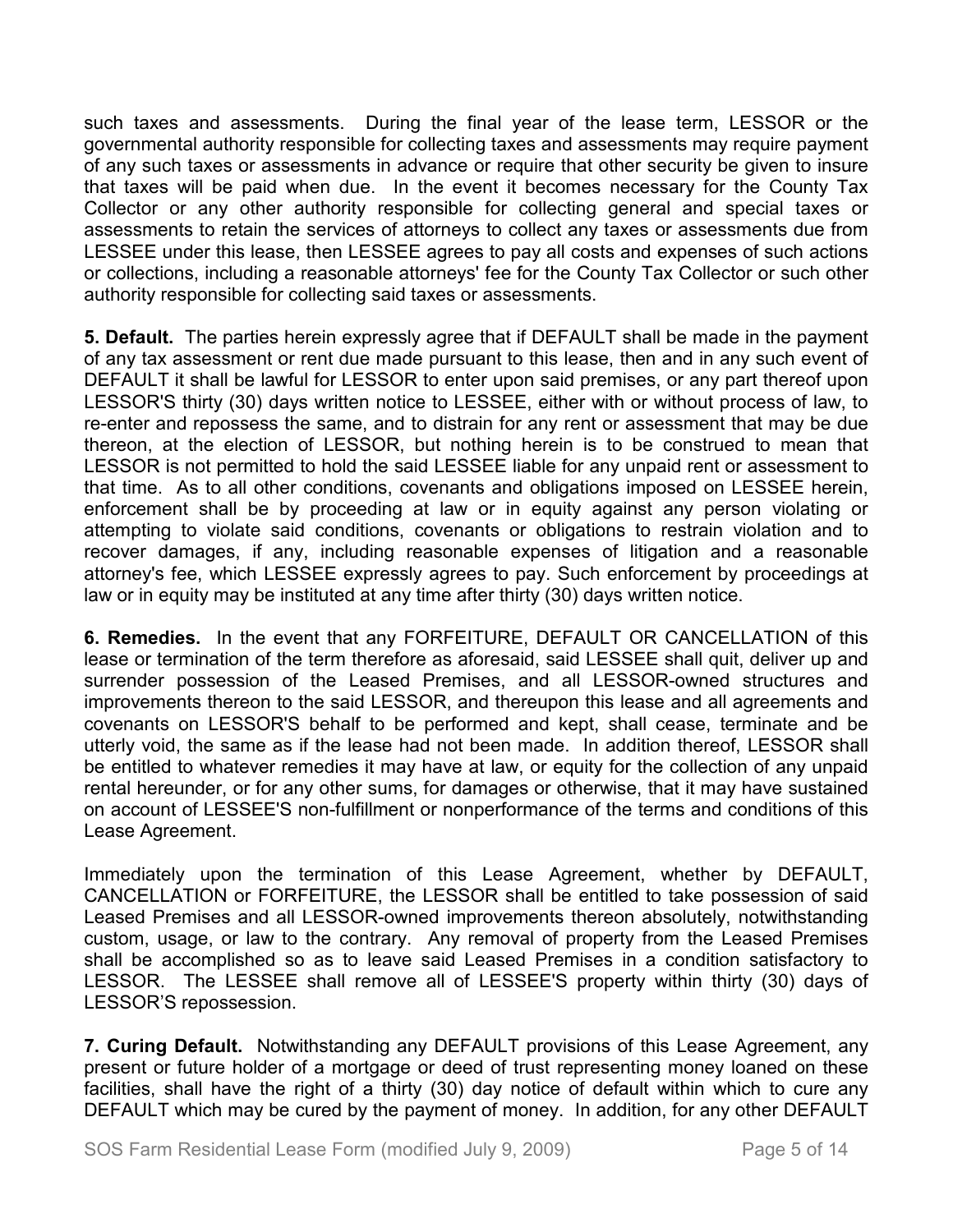for which a forfeiture of said lease may be invoked, such holder of such mortgage or deed of trust shall be entitled to a notice in writing of the claimed DEFAULT and shall have a reasonable time, which shall not be less than thirty (30) days to either require the correction of such DEFAULT or in lieu thereof to protect and correct such DEFAULT. LESSEE hereby covenants and agrees to notify LESSOR of the existence of all such mortgages, deeds of trust or other secured encumbrances, and further agrees that, in the absence of such notice, LESSOR has no obligation whatever to notify any such holder of said encumbrance.

**8. Assignment.** This lease SHALL NOT BE ASSIGNED OR SUBLEASED. Assignment or sublease of this Lease Agreement or any rights hereunder shall automatically terminate this lease without any further notice or action by LESSOR. In the event LESSEE owns improvements on Leased Premises, any purchaser of said improvements or any person or entity holding a contract to purchase said improvements shall have the right of first refusal to negotiate a new lease agreement with LESSOR.

**9. Breach of Lease Agreement.** If LESSEE breaches any of the provisions of this instrument and fails to cure the same after thirty (30) days written notice from LESSOR, then LESSEE, in addition to any other damages for which it may be responsible, shall pay LESSOR its reasonable costs and expenses in enforcing the Lease Agreement, including but not limited to fees charged by attorneys, expert witnesses, surveyors and appraisers.

**10. Notices.** All notices specified by this Lease Agreement shall be in writing and sent by registered or certified mail, postage prepaid to the following addresses or hand-delivered in person, delivered by facsimile or otherwise to the following persons. By written notice, either party may change the persons or addresses to whom notice shall be given. 16th Section Manager

| Mississippi |  |
|-------------|--|
|             |  |

\_\_\_\_\_\_\_\_\_\_\_\_\_\_\_\_\_\_\_\_\_\_\_\_\_\_\_\_\_\_\_\_\_\_\_\_\_\_\_\_\_\_\_\_\_\_

To LESSEE:

\_\_\_\_\_\_\_\_\_\_\_\_\_\_\_\_\_\_\_\_\_\_\_, \_\_\_\_\_\_\_\_\_\_\_\_\_\_\_\_\_\_\_\_\_\_  $(\_\_) \_\_$  .

**11. Indemnification.** LESSEE shall protect, indemnify, defend, save, and hold harmless LESSOR, the State of Mississippi, and the Secretary of State, their officers, board members, employees and agents, from and against all claims, demands, liabilities, suits, injuries, and any and all losses or damages and cost of every kind and nature whatsoever ("loss"), including but not limited to all court costs and attorneys fees and all personal injury or death and/or damage to any person or entity including, but not limited to, LESSOR and its property or other loss arising out of any alleged noncompliance with laws or caused by LESSEE'S exercise of its rights under this Lease Agreement and/or resulting from the actions or omission of LESSEE in connection with its presence on or any use of the Leased Premises by LESSOR, its officers, agents, subcontractors, employees or invitees. Provided, however, it is understood that the indemnity provided by LESSEE as described in this paragraph shall not extend to intentional or negligent acts of LESSOR, its officers, or agents. In the event the intentional or negligent acts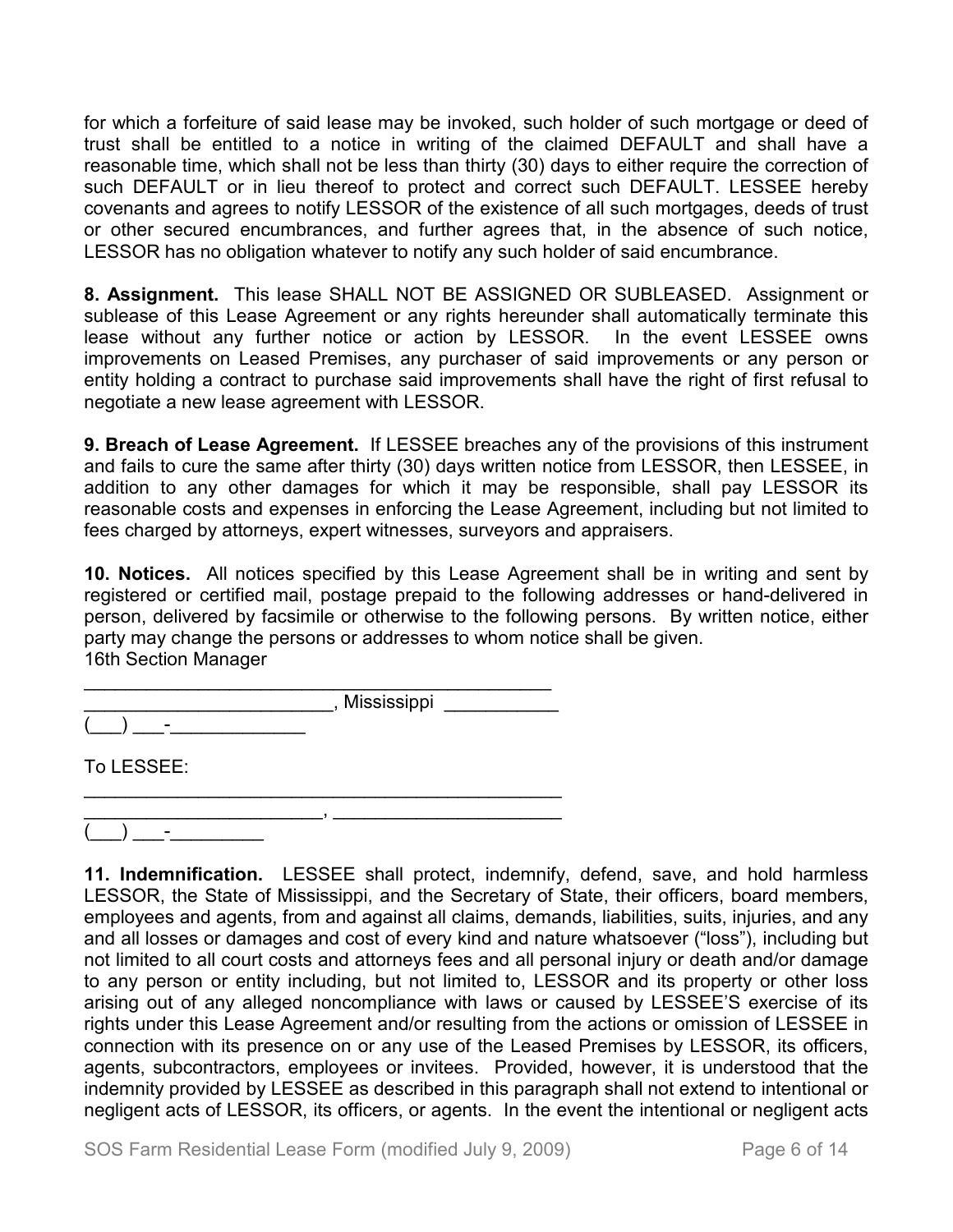of LESSOR, its officers or agents, are not the direct and sole proximate cause for one hundred percent (100%) of the loss or claim, LESSEE shall be responsible to fulfill its obligations under this paragraph for the percentage of liability not attributable to LESSOR, its officers or agents.

**12. Waste.** LESSEE shall be responsible for any damage that may be caused to LESSOR'S property by the activities of LESSEE, its employees, agents, contractors, and invitees under this Lease Agreement, and, shall exercise reasonable care in the protection of all improvements, timber and other property of LESSOR, which may be located on the Leased Premises or in the vicinity thereof, against fire or damage from any and all other causes. LESSEE, its employees, agents, contractors, and invitees shall exercise reasonable care in conducting the activities permitted under the Lease Agreement, and shall not, in any event, commit waste or allow waste to be committed.

**13. Quiet Possession.** LESSEE shall have quiet and peaceful possession of said property so long as compliance is made by LESSEE with the terms of this agreement.

**14. Bankruptcy or Judgments.** LESSEE hereby covenants and agrees that if an execution or process is levied upon the said Leased Premises or if a petition of bankruptcy be filed by or against LESSEE in any court of competent jurisdiction, LESSOR shall have the right, at its option, to cancel this Lease Agreement. LESSEE further covenants and agrees that this Lease Agreement and the interest of LESSEE hereunder shall not, without the written consent of LESSOR first obtained, be subject to garnishment or sale under execution or otherwise in any suit or preceding which may be brought by or against LESSEE.

**15. Condemnation.** If the whole of the Leased Premises, or such portion thereof as will make the Leased Premises unsuitable for LESSEE'S permitted activity, should be condemned for any public use or conveyed under threat of condemnation, then this Lease Agreement shall terminate on the date possession is acquired by the condemning authority, and rent shall be apportioned as of that date. All compensation awarded or paid upon such total or partial taking of the Leased Premises shall belong to LESSOR without participation by LESSEE except to the extent the award fairly represents the value of improvements which are the property of LESSEE. It is provided, however, that nothing herein shall preclude LESSEE from prosecuting any claim directly against the condemning authority for loss of business, cost of relocation or any other damages to which a tenant may be entitled provided that no such claim shall diminish or otherwise adversely affect the amount of LESSOR'S award.

**16. Residence/Agricultural Purpose.** LESSEE certifies that he lives on the Leased Premises or within one and one-half (1½) miles of the Leased Premises. LESSEE further certifies that there are no other dwellings on the Leased Premises other than LESSEE'S dwelling. In the event LESSEE lives off the Leased Premises (but within one and one-half (1½) miles of the subject property) LESSEE certifies that there are no dwellings on the Leased Premises. LESSEE also certifies that the Leased Premises is being used for agricultural purposes, being row crops, pasture or livestock grazing.

# **17. General Duties of LESSEE.** LESSEE agrees: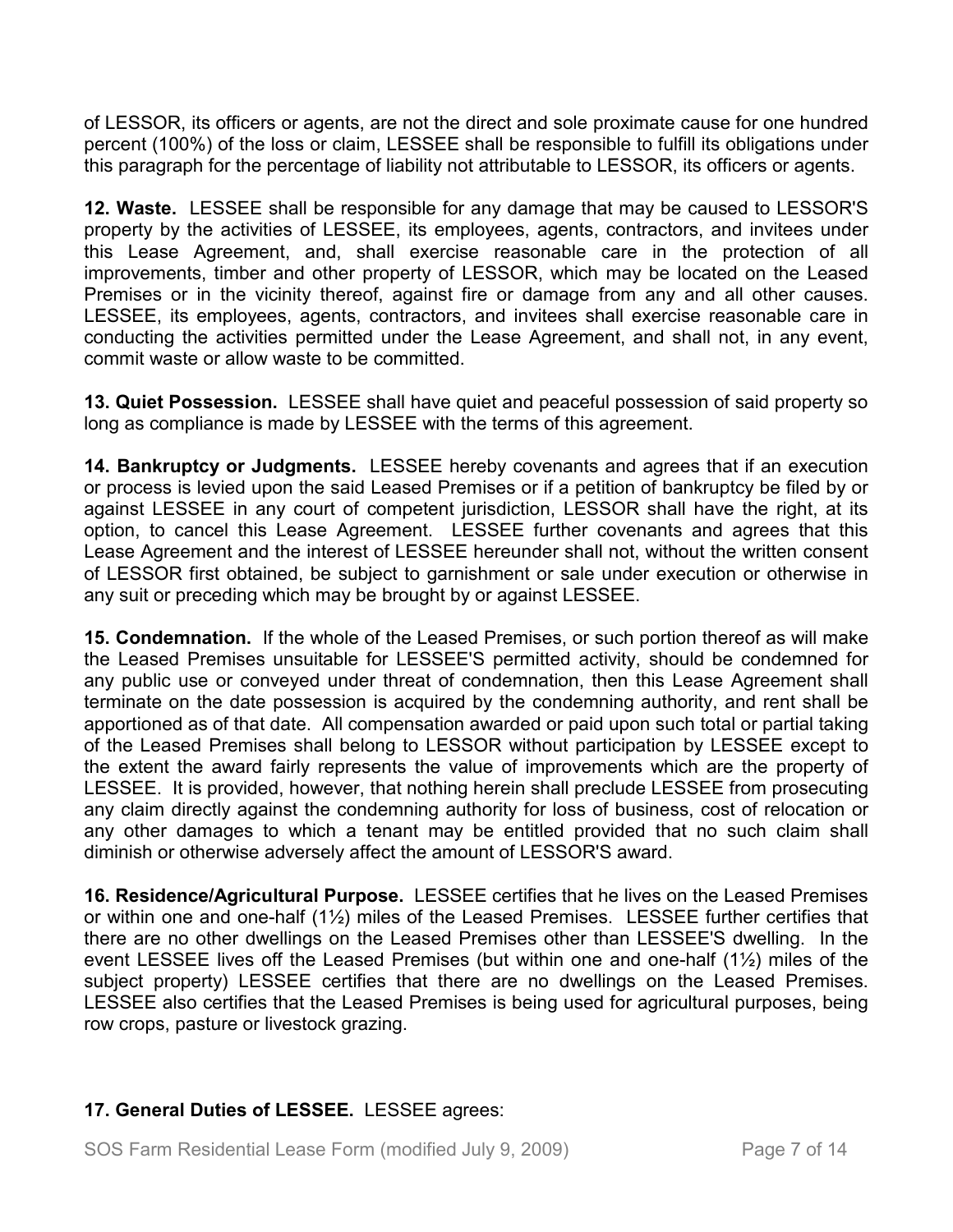- (a) To comply with all laws and ordinances applicable to the use of the Leased Premises.
- (b) To allow inspection of the Leased Premises during normal business hours by any persons responsible for management or supervision of the Leased Premises or this Lease Agreement in their official capacity.
- (c) To perform all obligations herein expressed in a prompt fashion, without notice or demand.
- (d) To surrender the Leased Premises upon termination or expiration of this Lease Agreement, with improvements to be in the condition as herein specified.
- (e) To provide LESSOR, at each Anniversary Date, written certification by LESSEE of compliance with the provisions of this lease.
- (f) To maintain the Leased Premises at all times in a clean, neat and orderly manner, free of waste materials, to keep grass and other vegetation clipped, and to keep all levees and ponds, if any, in a well maintained condition.
- (g) To use and apply good and husbandlike agricultural practices in the use of the Leased **Premises**
- (h) Notwithstanding any provision of this Lease Agreement at LESSOR'S option LESSEE shall be required to fill and grade all ponds and/or destroy and grade all levees on the leased premises upon forfeiture, default, cancellation, or termination of this lease agreement.

**18. Alteration.** It is expressly agreed by and between the parties that LESSEE will not make any alteration upon the Leased Premises without the express prior written consent of LESSOR and that LESSEE will not occupy or use, nor permit to be occupied or used, the Leased Premises, for any business deemed extra-hazardous on account of fire or otherwise; nor will LESSEE permit the same to be used for any immoral or unlawful purpose. LESSEE also covenants and agrees to maintain the Leased Premises in a neat and orderly manner and to refrain from creating or maintaining any eyesores, unattractive nuisances, or other nuisance.

**19. Reservations.** LESSOR reserves title to all oil or gas, coal, lignite or other minerals in, on, or under the Leased Premises, together with the right to enter and remove the same, but not in a manner which interferes with LESSEE'S operations on the subject property.

**20. Timber.** LESSOR reserves and excepts from said lease all timber now or during the term, being situated on the Leased Premises with right of ingress and egress to remove same, and with the right to sell all or any part of said timber without breach of any right of LESSEE hereunder.

**21. Rights-of-Way.** LESSOR reserves the right to grant or sell rights-of-way across the Leased Premises for roads, highways, railroads, fiber optic cables or any public utility line, provided that any such roads, highways, railroads, fiber optic cables or public utility lines be constructed in a manner so as not to interfere with LESSEE'S operations.

|                                           | 22. Recording. LESSOR will deliver this Lease Agreement to the Chancery Clerk of |
|-------------------------------------------|----------------------------------------------------------------------------------|
|                                           | County for recording, and LESSEE has herewith delivered to                       |
| LESSOR a check in the sum of              | ) payable                                                                        |
| to such Chancery Clerk as recording fees. |                                                                                  |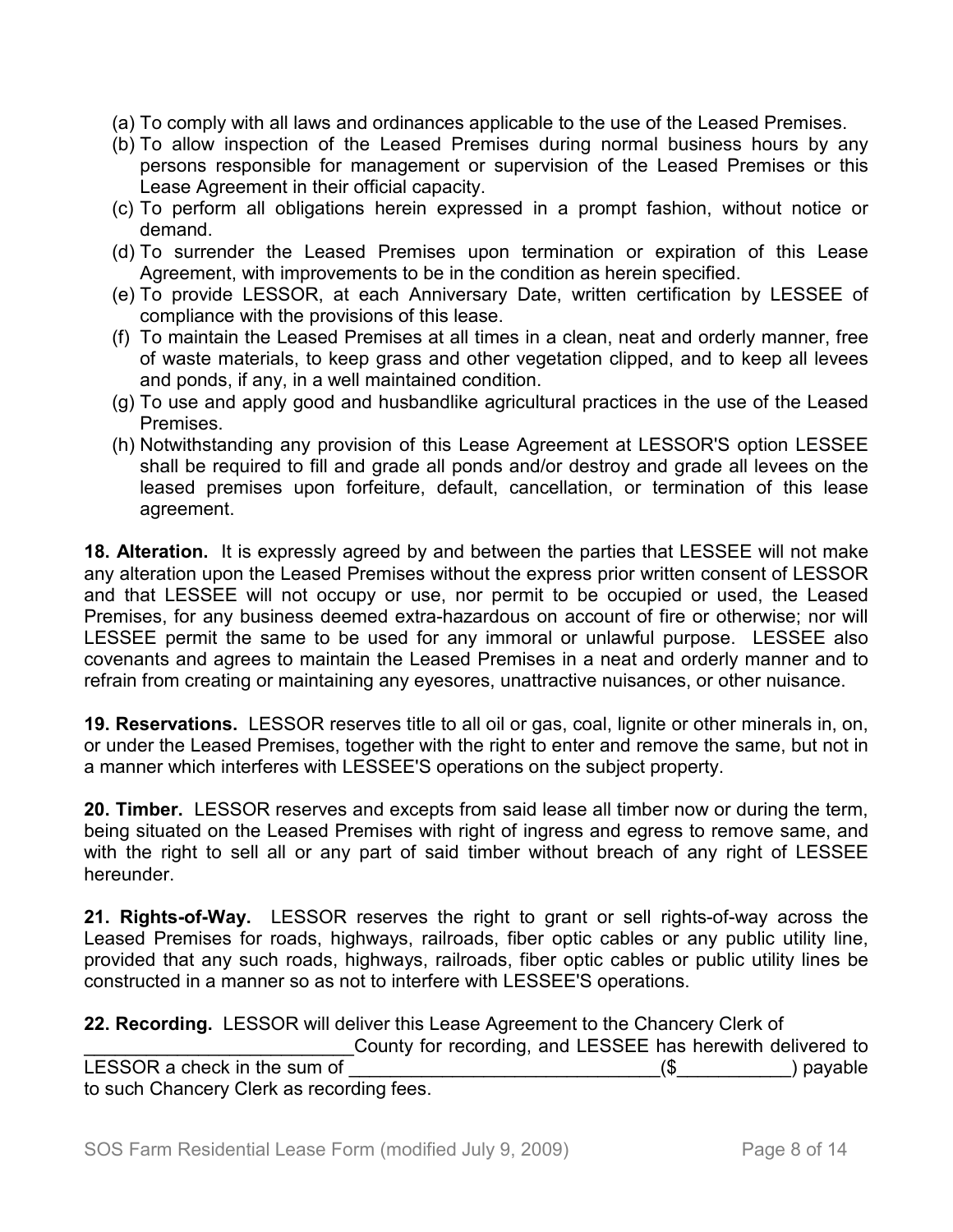**23. Immunity.** No provision of this Lease Agreement, whether requiring LESSEE to maintain insurance or to indemnify LESSOR or otherwise, shall be construed as a waiver by LESSOR of any provision of law related to governmental immunity.

**24. Interpretation.** The parties to this Lease Agreement acknowledge that they have freely entered into this Lease Agreement and any ambiguities shall not be construed against a single party.

**25. Governing Law.** This Lease Agreement shall be governed by, construed, and enforced in accordance with the laws of the State of Mississippi. Jurisdiction and venue for any actions arising from this Lease Agreement and any amendments hereto shall rest exclusively in the Chancery Court of **Exercise 2 and Secure 2 and Secure 2 and Security Court Chancery Court of American** 

**26. Secretary of State.** By virtue of the signature below, the Secretary of State of the State of Mississippi has approved this Lease Agreement in accordance with the Secretary's authority for general supervision of 16th Section Public School Trust Land. Approval of this Lease Agreement by the Secretary of State indicates that the LESSOR has exercised the care and skill of an ordinary prudent person to protect the beneficiaries of the 16th Section Public School Trust Land.

**27. Supervisory Right.** The Secretary of State, as supervisory trustee, shall have the right to institute any action to enforce the terms of this Lease Agreement in the event LESSOR fails to do so in a timely manner. In the event the Secretary institutes legal action to enforce the terms of this Lease Agreement, he shall have all rights as are conferred to LESSOR.

**28. Additional Provisions.** This Lease Agreement contains an Exhibit "B." Any additional or special provisions to this Lease Agreement are set forth in Exhibit "B" and incorporated by reference as if copied fully herein. If there are no additional or special provisions then Exhibit "B" shall state "NONE."

**30. Entire Agreement.** This Lease Agreement shall constitute the entire agreement between the parties. Any prior understanding or representation of any kind preceding the date of this Lease Agreement shall not be binding upon either party except to the extent incorporated in this Lease Agreement. This Lease Agreement contains Exhibits "A" and "B." If Exhibits "A" and "B" are not attached to this Lease Agreement, then this Lease Agreement shall be null and void.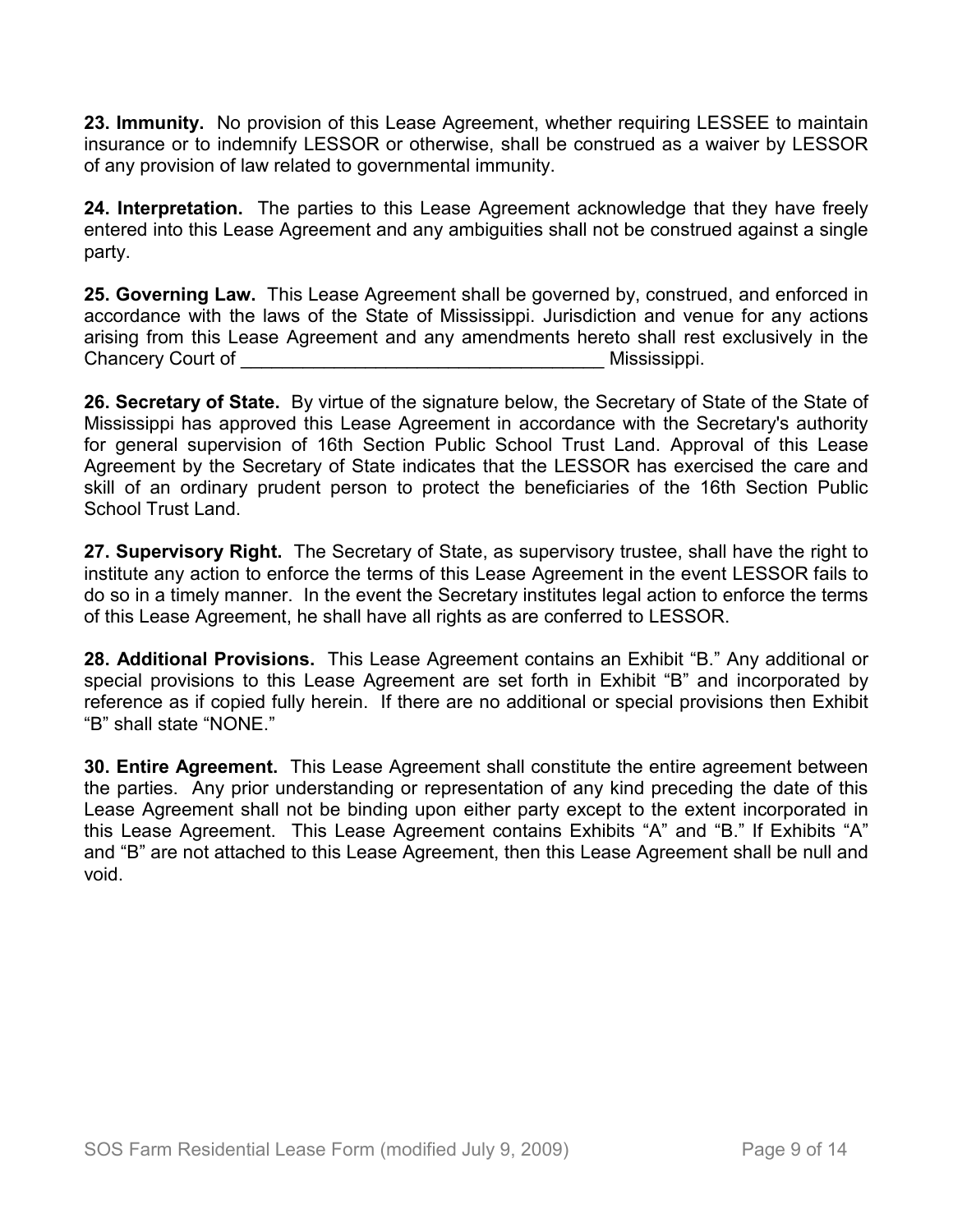IN WITNESS WHEREOF, this Lease Agreement is executed by LESSOR and pursuant to order entered upon its minutes, is executed by LESSEE this the \_\_\_\_\_\_ day of \_\_\_\_\_\_\_\_\_,  $2$ \_\_.

Signed, Sealed and Delivered in the Presence of:

| LESSOR:                 | APPROVED:                                    |
|-------------------------|----------------------------------------------|
| <b>School District</b>  | <b>County Board of Supervisors</b>           |
| Superintendent:         | President:                                   |
| <b>Board President:</b> | Secretary of State:<br><b>Michael Watson</b> |
| LESSEE:                 |                                              |
| <b>Printed Name:</b>    |                                              |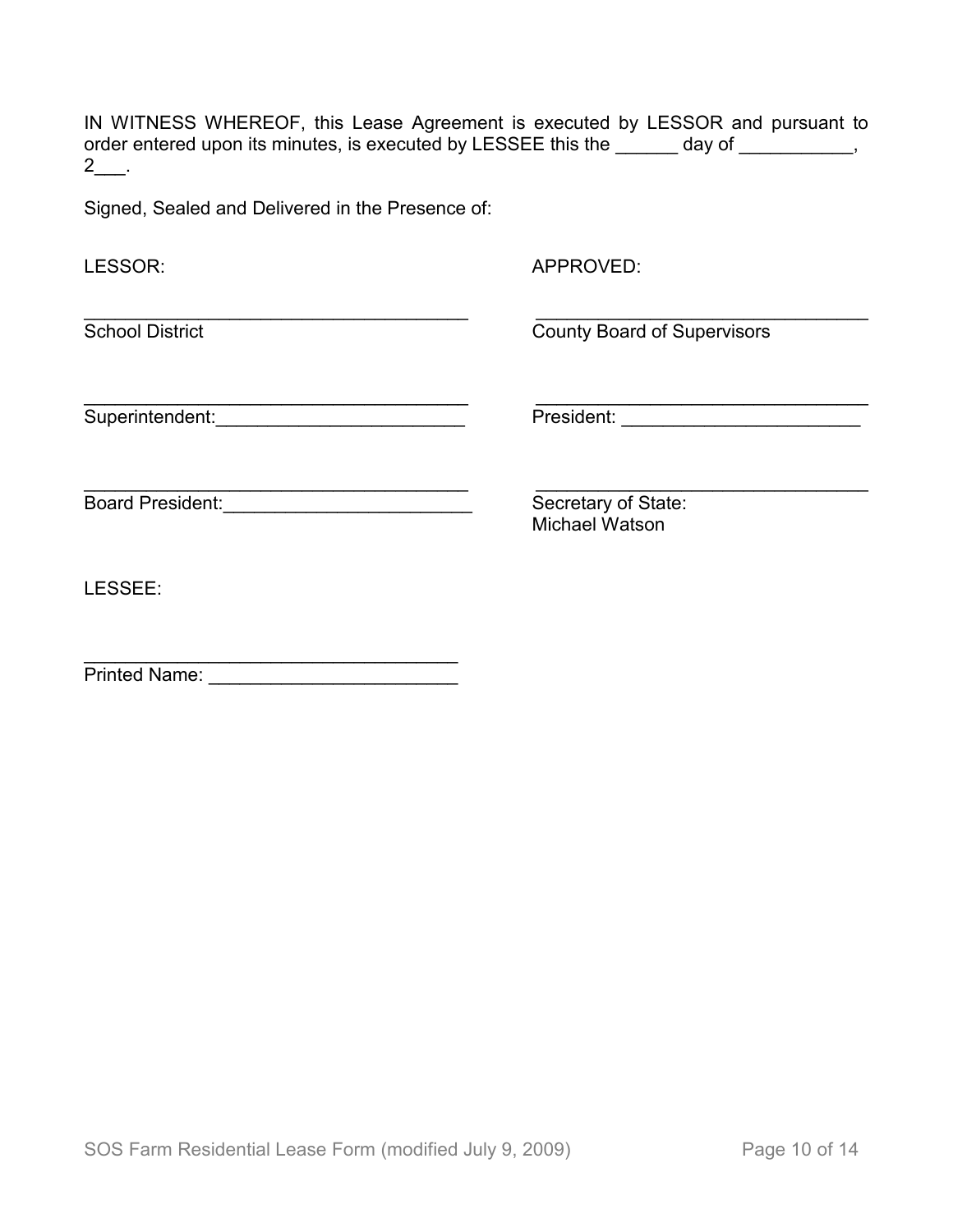#### ACKNOWLEDGMENTS

School District

STATE OF MISSISSIPPI COUNTY OF \_\_\_\_\_\_\_\_\_\_\_\_\_\_\_\_\_\_\_\_\_\_\_\_\_\_\_\_\_\_\_

| Personally appeared before me, the undersigned authority in and for said county and<br>state, on this<br>day of                                                      | 2, within my jurisdiction, the within named |
|----------------------------------------------------------------------------------------------------------------------------------------------------------------------|---------------------------------------------|
|                                                                                                                                                                      | , Superintendent of Schools and             |
|                                                                                                                                                                      | , school board President of the             |
|                                                                                                                                                                      | School District Board of Education, who     |
| acknowledged that in said representative capacity as Superintendent of Schools and President<br>of the Board of Education of the                                     |                                             |
| School District, they executed the above and foregoing instrument for and on behalf of said<br>Board of Education, after first having been duly authorized so to do. |                                             |

| <b>Printed Name:</b> |  |  |
|----------------------|--|--|
| (Notary Public)      |  |  |

\_\_\_\_\_\_\_\_\_\_\_\_\_\_\_\_\_\_\_\_\_\_\_\_\_\_\_\_\_\_\_\_\_\_\_\_\_\_\_\_\_\_\_

| <b>My Commission Expires:</b> |  |  |  |
|-------------------------------|--|--|--|
|                               |  |  |  |

 $(Affix$  official seal, if applicable)

Board of Supervisors

STATE OF MISSISSIPPI COUNTY OF \_\_\_\_\_\_\_\_\_\_\_\_\_\_\_\_\_\_\_\_\_\_\_\_\_\_\_\_\_\_\_

|                                                 |           | Personally appeared before me the undersigned authority in and for the said county and |
|-------------------------------------------------|-----------|----------------------------------------------------------------------------------------|
| state, on this the<br>day of                    | $\cdot$ 2 | , within my jurisdiction, the within named                                             |
|                                                 |           | , who acknowledged to me that he / she                                                 |
| is the President of the Board of Supervisors of |           |                                                                                        |

County, Mississippi, and that in said representative capacity he / she executed the above and foregoing instrument for and on behalf of said Board of Supervisors, after first having been duly authorized so to do.

| <b>Printed Name:</b> |  |
|----------------------|--|
| (Notary Public)      |  |

My Commission Expires: \_\_\_\_\_\_\_\_\_\_\_\_\_\_\_\_\_\_\_\_\_\_\_\_\_\_\_\_\_\_\_\_(Affix official seal, if applicable)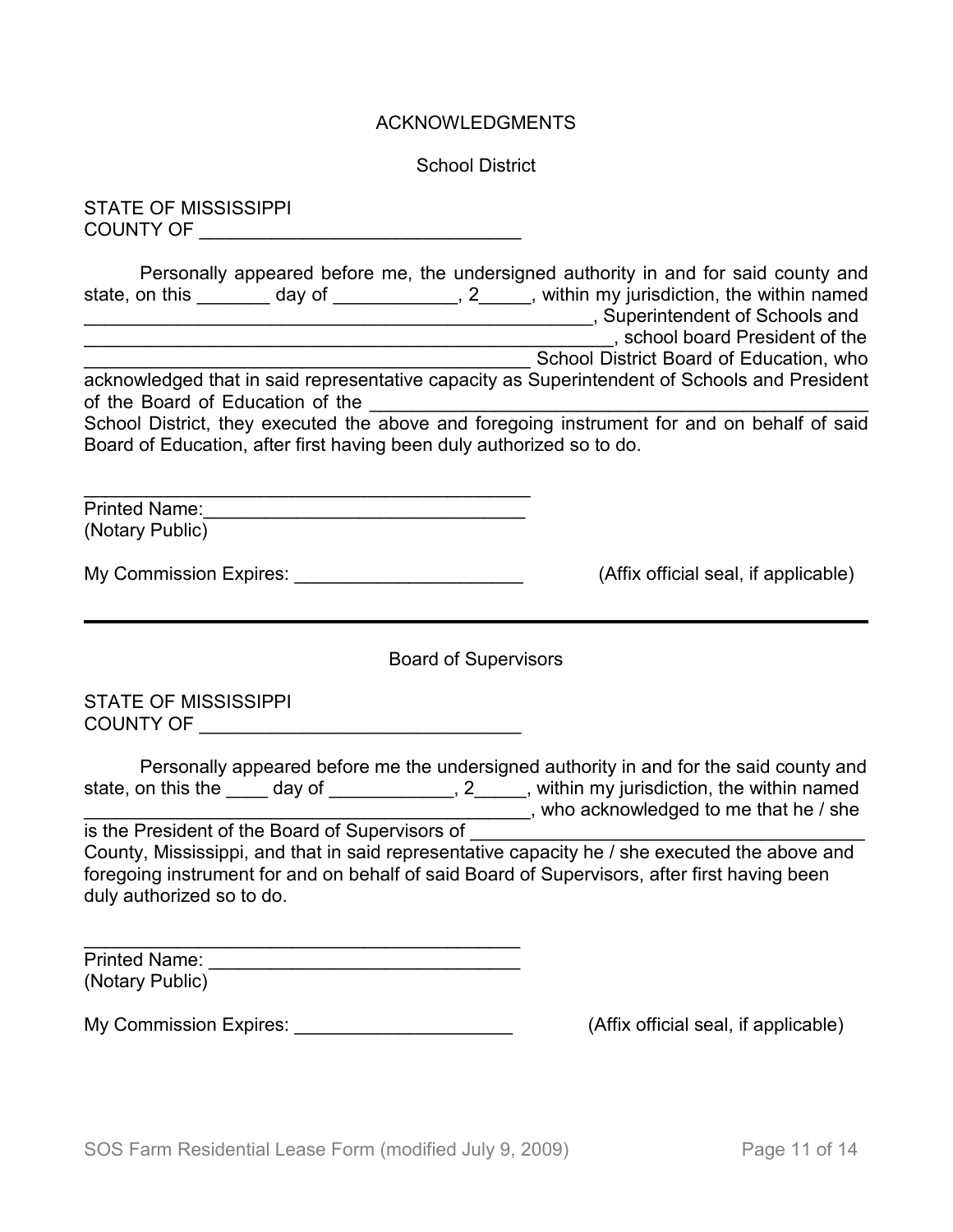## ACKNOWLEDGEMENTS

Lessee - Personal

STATE OF MISSISSIPPI COUNTY OF \_\_\_\_\_\_\_\_\_\_\_\_\_\_\_\_\_\_\_\_\_\_\_\_\_\_\_\_\_\_

Personally appeared before me, the undersigned authority in and for said county and state, on this the \_\_\_\_\_ day of \_\_\_\_\_\_\_\_\_\_\_\_, 2\_\_\_\_, within my jurisdiction, the within named state, on this the \_\_\_\_\_\_ day of \_\_\_\_\_\_\_\_\_\_\_\_\_, 2\_\_\_\_, within my jurisdiction, the within named \_\_\_\_\_\_\_\_\_\_\_\_\_\_\_\_\_\_\_\_\_\_\_\_\_\_\_\_\_\_\_\_\_\_\_\_\_\_\_\_\_\_\_\_\_\_\_\_, who acknowledged that he / she executed the above and foregoing instrument.

| <b>Printed Name:</b> |  |
|----------------------|--|
| (Notary Public)      |  |

My Commission Expires: <u>\_\_\_\_\_\_\_\_\_\_\_\_\_\_\_\_\_\_\_\_\_\_\_\_\_\_\_\_\_\_</u> (Affix official seal, if applicable)

Lessee - Corporate

STATE OF MISSISSIPPI COUNTY OF \_\_\_\_\_\_\_\_\_\_\_\_\_\_\_\_\_\_\_\_\_\_\_\_\_\_

|                    |                                                   | Personally appeared before me the undersigned authority in and for said county and             |
|--------------------|---------------------------------------------------|------------------------------------------------------------------------------------------------|
| state, on this the | day of                                            | , 2, within my jurisdiction, the within named                                                  |
|                    |                                                   | who acknowledged to me that he / she                                                           |
| is the             |                                                   |                                                                                                |
|                    |                                                   | and that in said representative capacity he / she executed the above and foregoing instrument, |
|                    | after first having been duly authorized so to do. |                                                                                                |

| <b>Printed Name:</b> |  |
|----------------------|--|
| (Notary Public)      |  |

My Commission Expires:  $\blacksquare$ 

\_\_\_\_\_\_\_\_\_\_\_\_\_\_\_\_\_\_\_\_\_\_\_\_\_\_\_\_\_\_\_\_\_\_\_\_\_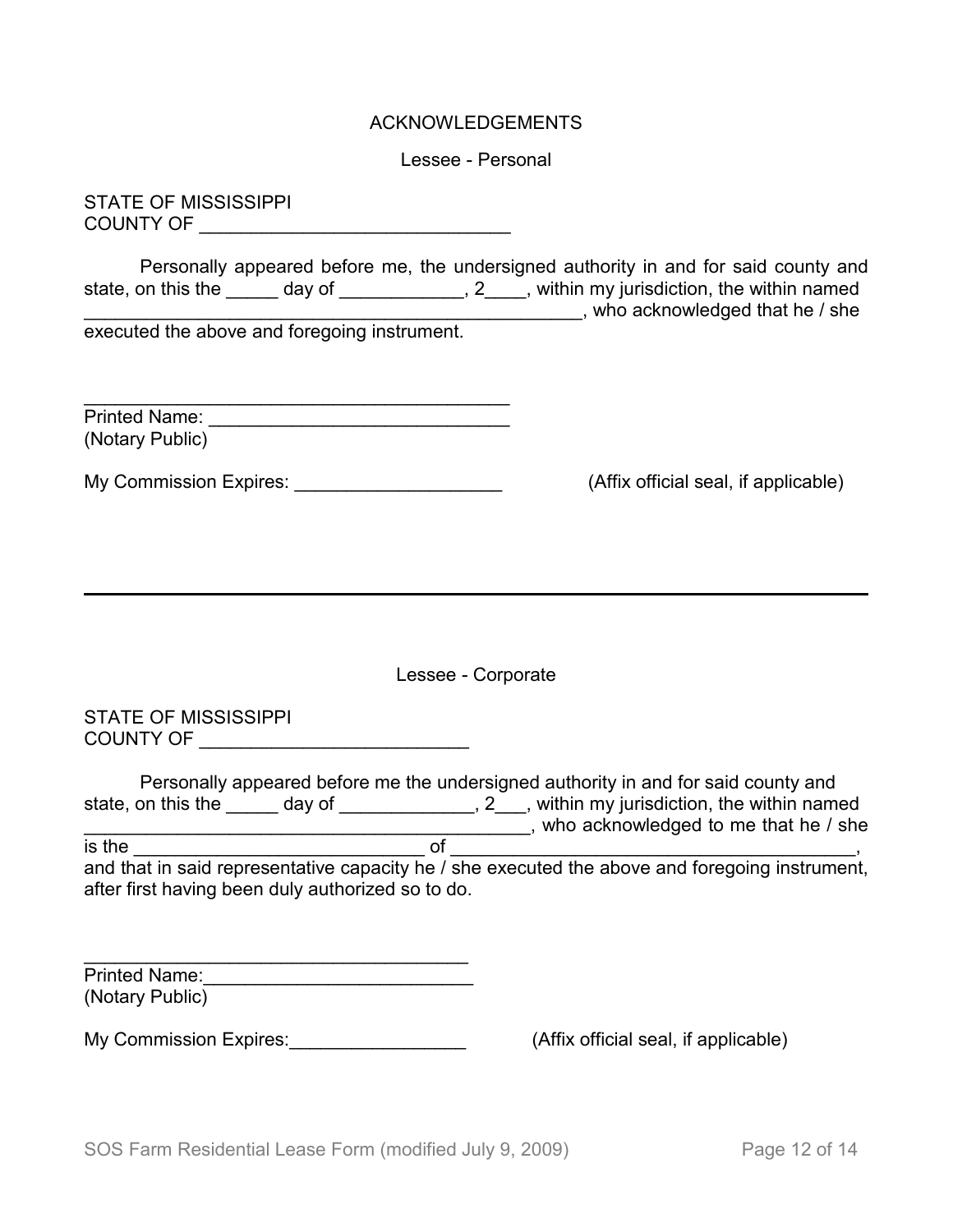EXHIBIT "A": DESCRIPTION OF PROPERTY